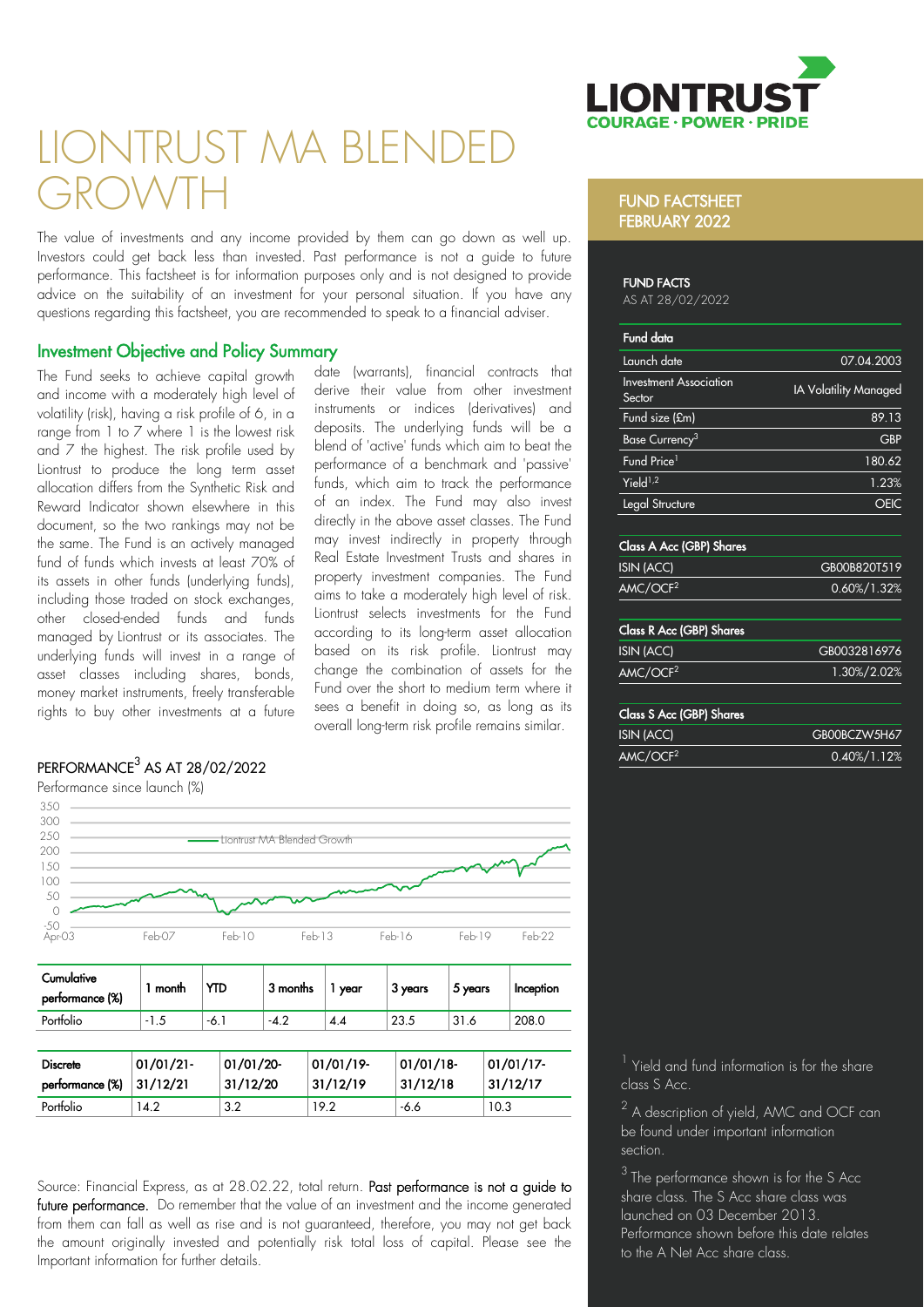# Fund factsheet Liontrust MA Blended Growth FEBRUARY 2022 **Page 2 / 4**

# Fund Manager(s)

John Husselbee, James Klempster, Paul Kim, Mayank Markanday and Jen Causton

# **Commentary**

The ongoing situation in Ukraine has dominated market sentiment and caused significantly higher levels of volatility. This is expected to have an impact on global corporate and consumer confidence, particularly given the likely impact on oil prices. The price of oil is already above \$100 per barrel, the highest since August 2014, and a prolonged spell of energy inflation could mean overall higher inflation takes longer to dissipate. The combination of these issues has seen markets, including the technology heavy Nasdaq in the US fall into bear territory, down over 20% from its recent highs. However, most other major markets have fared better. Depending on how things develop, we may see central banks tread more carefully in terms of expected interest rate rises. While the

# Top holdings as at 28/02/2022

general direction of rates will ultimately be upwards, whatever happens in Europe, our view is that the pace of hiking will be slower than consensus has priced in. We believe that periods such as these demonstrate the importance of having a robust and disciplined multi-asset process which enables our investment team to make good long-term decisions rather than focusing on short-term, sentiment driven volatility. Despite recent global events, we remain positive on the outlook for markets overall, albeit acknowledging there will be more volatility and uncertainty, and returns are likely to be lower than enjoyed in a stellar 2021 for equities. The investment team remain vigilant about future risks and continue to seek long term investment opportunities in the fund through a diverse mix of asset classes, managers, and styles.

|                                                  | %     |
|--------------------------------------------------|-------|
| Ossiam - Shiller Bely Cap US Sector Value TR     | 12.08 |
| Majedie - UK Equity                              | 9.03  |
| Baillie Gifford - Japanese                       | 7.68  |
| JOHCM - UK Equity Income                         | 7.67  |
| GLG - Japan Core Alpha                           | 6.87  |
| T. Bailey Fund - Evenlode Income                 | 5.73  |
| Natixis - Loomis Sayles US Growth Equity         | 5.57  |
| Vontobel - mtx Sustainable Emerg Markets Leaders | 5.39  |
| Architas - Architas Selection US Equity Fund     | 5.34  |
| BlackRock - BGF European Equity Income           | 5.28  |
| Total                                            | 70.66 |
| Total number of holdings                         | 30    |

# KEY FUND FACTS AS AT 28/02/2022

**MILLION** funds under management

£89

holdings spread across 6 geographical regions

30

percent yield (not guaranteed)

1.23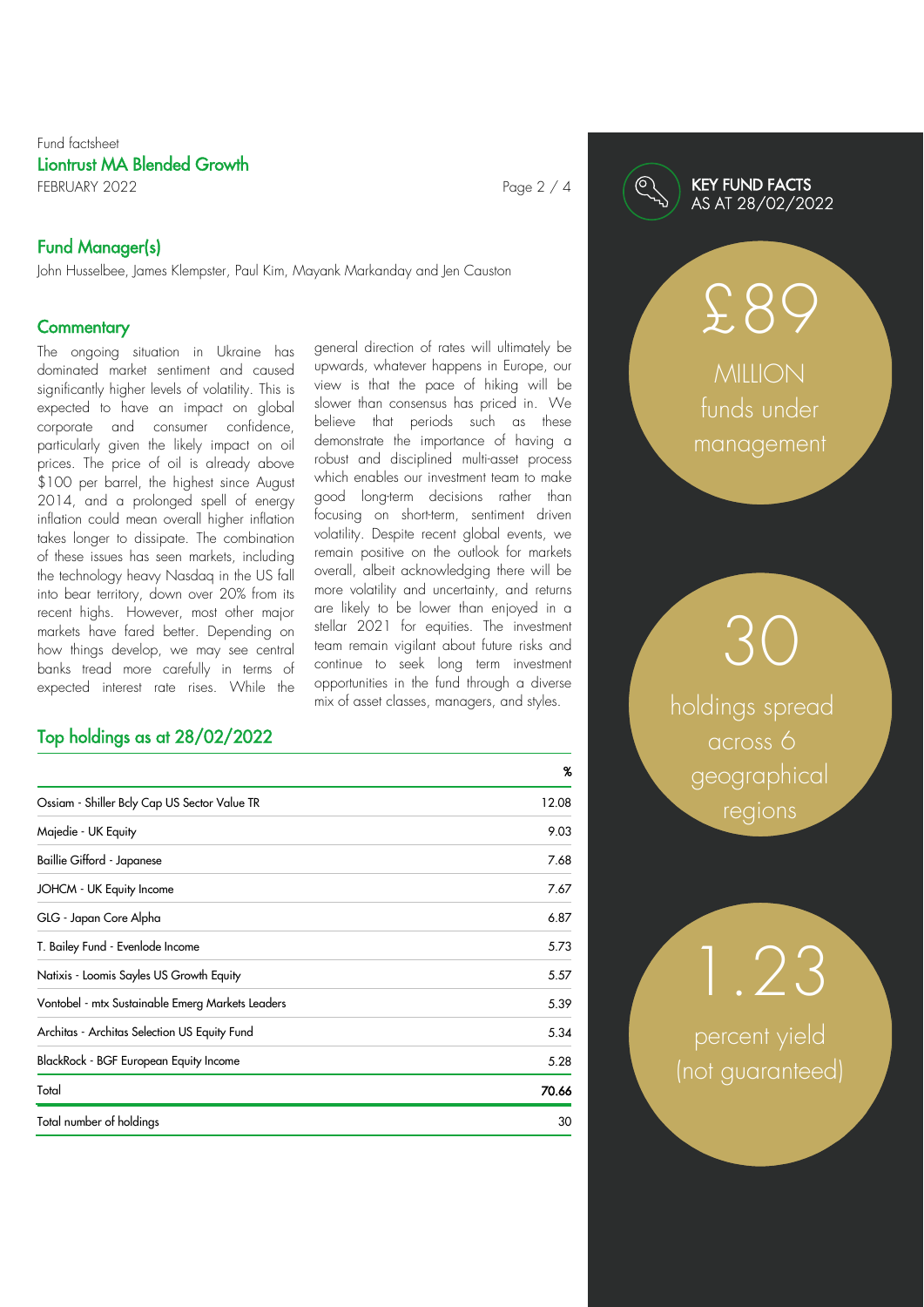# Fund factsheet Liontrust MA Blended Growth FEBRUARY 2022 **Page 3 / 4**



| Fund data                   |        |
|-----------------------------|--------|
| <b>UK Equity</b>            | 31.37% |
| North America Equity        | 25.67% |
| $\blacksquare$ Japan Equity | 14.62% |
| <b>Europe ex-UK Equity</b>  | 10.28% |
| <b>CEM Equity</b>           | 9.02%  |
| • Developed Asia Equity     | 6.39%  |
| • Property                  | 1.87%  |
| Cash and Cash Equivalents   | 0.74%  |
| Global Convertible Bonds    | 0.04%  |

#### RISK AND REWARD **INDICATOR Potentially Potentially** lower reward higher reward f...........................  $(2)$  $(3)$  $(4)$  $\left( 5\right)$  $(6)$  $\left( 5\right)$

This risk indicator is based on historical data and may not be a reliable indication of the future risk profile. The category may shift over time and is not guaranteed.

Funds of category 5 have shown in the past a medium to high volatility. The volatility describes how much the value of the fund went up and down in the past. The shares of a fund of category 5 might be subject to medium to high price fluctuations based on the historical volatility observed.

The following are additional risks not covered by the risk and reward category:

Credit Risk: There is a risk that an investment will fail to make required payments and this may reduce the income paid to the fund, or its capital value.

Counterparty Risk: The insolvency of any institutions providing services such as safekeeping of assets or acting as counterparty to derivatives or other instruments, may expose the Fund to financial loss.

Liquidity Risk: If underlying funds suspend or defer the payment of redemption proceeds, the Fund's ability to meet redemption requests may also be affected.

Interest Rate Risk: Fluctuations in interest rates may affect the value of the Fund and your investment.

Derivatives Risk: Some of the underlying funds may invest in derivatives, which can, in some circumstances, create wider fluctuations in their prices over time.

Emerging Markets: The Fund may invest in less economically developed markets (emerging markets) which can involve greater risks than well developed economies.

Currency Risk: The Fund invests in overseas markets and the value of the Fund may fall or rise as a result of changes in exchange rates.

Index Tracking Risk: The performance of any passive funds used may not exactly track that of their Indices.

Due to rounding and the exclusion of cash lines, the figures shown in the geographical and sector allocations may not add up to 100% and the allocations may change.